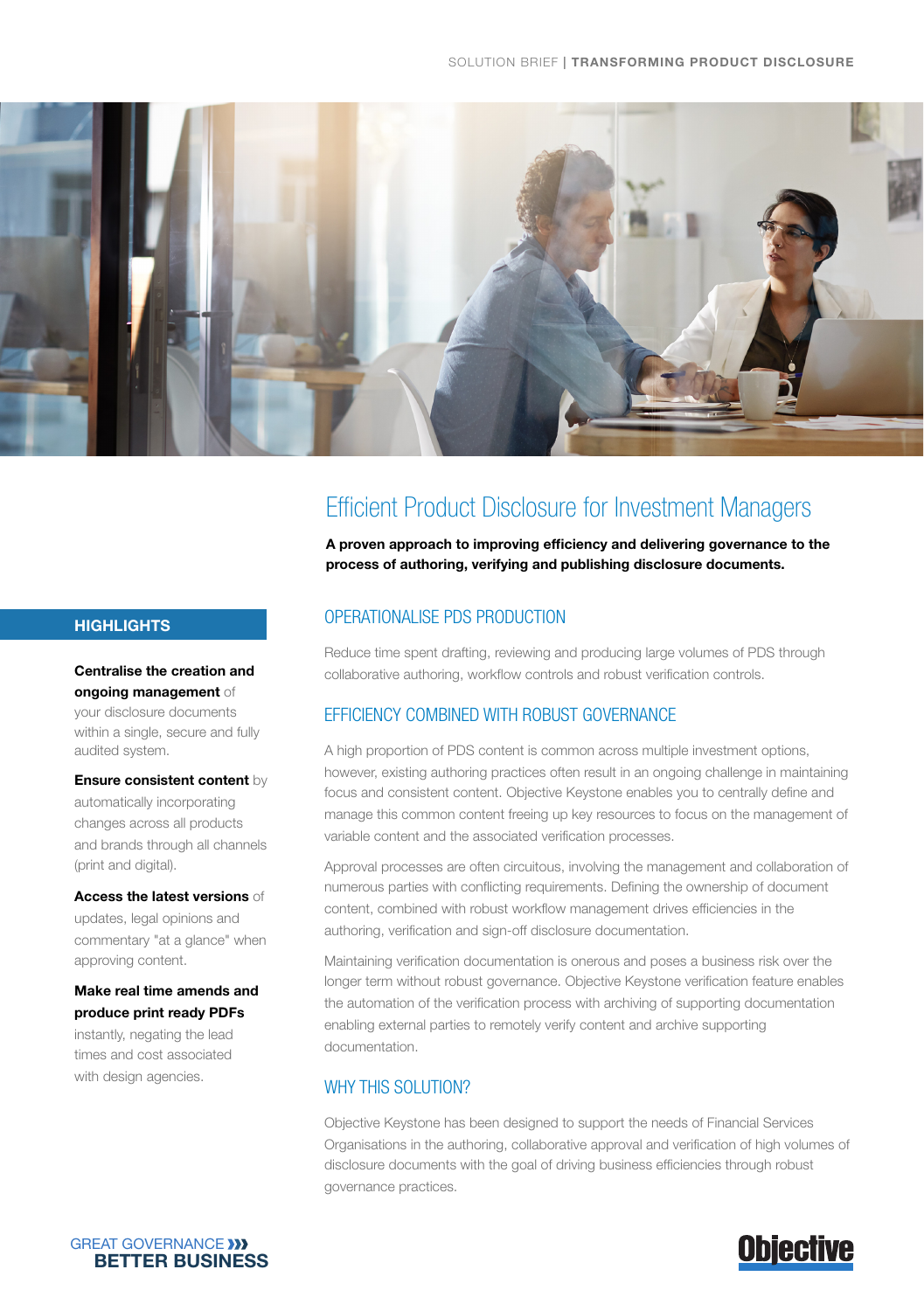## KEY ATTRIBUTES

#### Collaborative update and verification

The entire product disclosure update and verification process is delivered through a single, intuitive and highly secure browser based interface, accessible 24/7 on any device to any approved stakeholder, internal or external. Collaboration in the process has never been easier, or more secure.

#### Collaborative authoring

Product Managers, Subject Matter Experts and others work collaboratively on a single, master disclosure document. Sections can be assigned to individuals and locked for editing. Sections, paragraphs and even spreadsheet cells can be version control and all changes are audited.

#### Legal Reviews

Legal Reviews form the basis for key decisions during the verification process. Internal and external legal entities can easily and directly deliver advice on specific sections of the disclosure document which is then permanently associated with that section.

#### Verification Assurance

Verification Certificates are automatically generated, ready for signature and contain direct links to the appropriate section of the documents, legal and other commentary associated with that section and any other relevant supporting information.

#### Smart Clause Bank

Common content can be defined centrally, verified in isolation of a product role and maintained in the Clause Bank. This allows for a consistent, corporate voice and dramatically reduces authoring and verification effort during product rolls.

#### Market-Ready Disclosure Collateral Production

Traditionally, disclosure document content, once verified, is delivered to a design function - either internal or, more often, external. As well as being costly, this approach is also error prone and therefore risky. Utilising the built in publication engine, organisations can substantially reduce cost and ensure that all published information is sourced directly from the most up to date verified source content.



# **Objective**